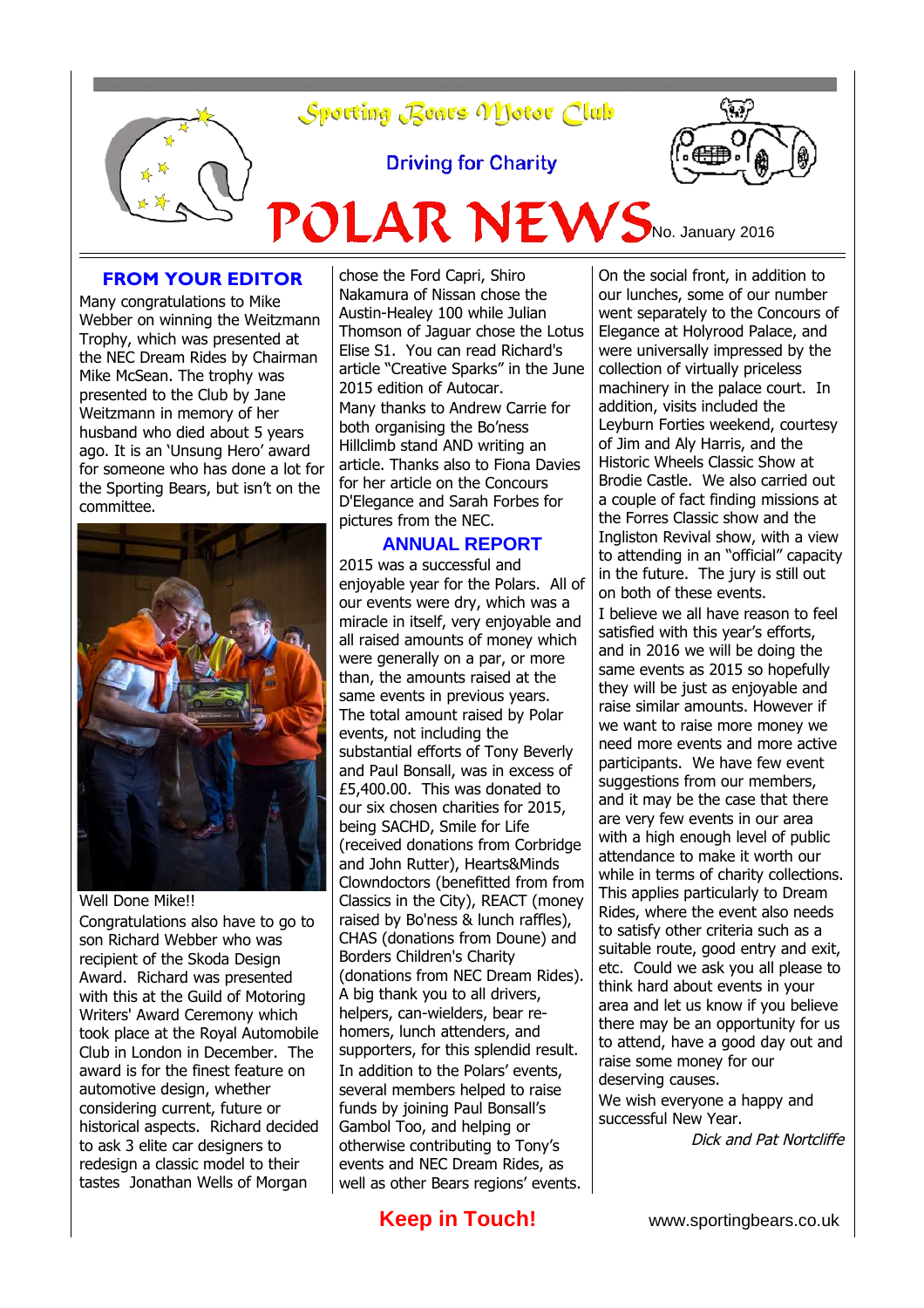### **BO'NESS HILLCLIMB REVIVAL**

We were delighted to attend Bo'ness Hillclimb on Sunday 6 September. The hillclimb track was the first true motor racing venue in Scotland in 1934. It closed in 1966 when the Lothian Car Club moved to a new venue at Doune, near Stirling.

In 2007, the owners of the old Bo'ness track decided to hold a reunion of drivers and other enthusiasts from those early days, and it was so popular with them, and with spectators and visitors, that it has continued and grown as a "Revival" event every year since. Bo'ness is a little town on the south shore of the River Forth, between the Forth and Kincardine Bridges, accessed from junction 3 of the M9 motorway. As well as the hillclimb track, the town also boasts an excellent steam railway, run by the Scottish Rail Preservation Society, and also a motor museum.

The event is centred around the hill climb racing, which included a variety of historic race cars, some over 100 years old, as well as a number of other classic and interesting cars. It's great to see these cars being used as originally intended.

The event includes an ever-growing static display of classic cars, with everything from huge American cruisers to little tiny bubble cars for the public to see and admire. Unfortunately, increasing pressure for space meant that we didn't have our "prime spot" of previous years, but were among the club stands – still at a reasonably prominent spot though!

The drama started a few days before the event  $-$  you see, entry was by ticket only, and I was sent the tickets a good 2 or 3 weeks in advance. Then they disappeared, along with the house keys, 2 days before I was due to hand the tickets out. Of course "nobody had seen them." This resulted in a frantic tour of central Scotland on the Saturday to buy new tickets, and then to take those to Fiona and Mike who were



going to distribute them at our Sunday lunch… And oddly, by the time I got home, the house keys had mysteriously walked themselves back to exactly where they should be… Strange eh? Anyway, the big day dawned, not very long before I was there to "bag" our space – it is not unprecedented, at these shows, for the earlybirds to start shifting markers to give themselves more space. Ahem. Anyway, it gave me plenty of time to watch the Jaguar Drivers Club opposite us, manouevring cars as they arrived at random, into what seemed to be a pre-determined plan. This involved lots of double-shifting and temporary use of every stand around them.

It was almost a disappointment when other Sporting Bears arrived with our display stuff, and we had to divert our attentions to setting up our own stand. The gazebo was quickly erected and positioned, after we had spent half-an-hour figuring out where "north" is, so that we could work out where (or even if) the sun might just rise above the huge trees behind us. You point the big hand at the sun and... no that's not it – you divide the time by two and point the big hand… no wait… you line up two boy scouts until they have moss on one side… No wait, there's a compass on my phone after all! On display, we had Jeff and Mary-Jane's Bahama-lime-green Marcos Mantara, Ron's TVR Chimaera, Sarah's VW Kharmann convertible.

Fiona's MGA Roadster, Sid's Porsche Boxter, and my Porsche 911.

We also had a teddy bears' picnic with food and fun for all the teddy bears and their carers. We also had a wee bit of a period dress theme going on, with a range of costumes ranging from the 1950's, 60's and 70's. And that was before we got changed!

We raised just over £310.00 for the REACT charity, which is a pretty good result, only £5 less than last year, where we had better weather and, we thought, a better location. Just goes to show.



Also - we won a prize for the 3rd best club stand, behind the Jaguar drivers in 1st and the MG Caledonian centre in 2nd. Better organisation pays off, see? A huge thank you to everyone who came along on the day, with such an interesting selections of cars for people to admire, and for your help throughout the day, in so many ways, big and small. Everybody's contribution is greatly welcomed.

Andrew

## **Visit us on the Web!** www.sportingbears.co.uk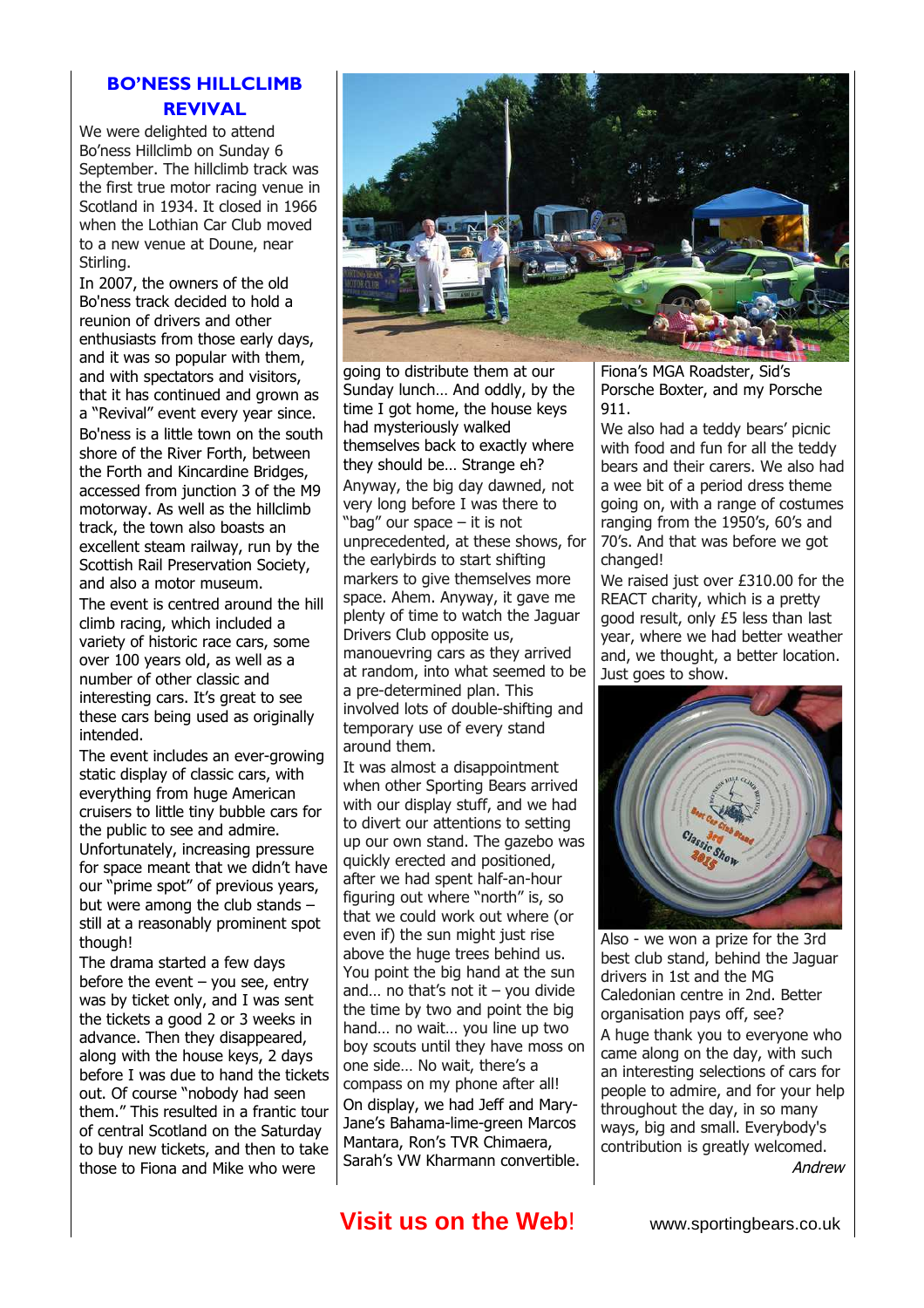### **CONCOURS D'ELEGANCE**

A number of Polars decided to attend this prestigious event held at the beginning of September as members of the paying public - and yes, you did have to pay a hefty £25 for an all-day ticket on the Saturday but this included entry to the Palace of Holyroodhouse as well. The event is only held in the grounds of Royal Palaces which gives an indication that it isn't just another classic car show. The 3 day event was preceded by a driving tour around The Trossachs then Friday was restricted to Owners' Day whilst the remaining 2 days were open to the public and they arrived in their thousands. With this in mind Mike and I, along with Dick and Pat, decided we would leave the cars at home and take public transport. This was the first time for many years that Dick - (who had to pay his fare since he hasn't got a bus pass although eligible for one!) - had boarded such a vehicle so we couldn't resist the temptation to record the Polar Clan Leader boarding a No 41 and share the images with you!





When we arrived at The Palace we took time to closely examine the selection of cars parked in the Courtyard. Various Car Clubs had applied to bring along the crème de la crème of their vehicles and, with only a few exceptions, the cars



displayed were immaculately presented. Andrew Carrie had been asked to provide his Porsche 911 and had prepared it accordingly only to be told at the last minute that the colour scheme of the display had been changed and it was no longer required! The Car Club displays were only an appetizer to what was beyond the wrought iron gate. Sixty incredible cars – some never seen before in the UK – took part in the main Concours event, converging on the Palace from all corners of the globe, including America, Australia and Europe. All cars are personally invited by the Concours d' Elegance's prestigious Steering Committee, so a place at the Palace is considered a victory in itself. For that reason, uniquely, the Best in Show award is voted for by the owners of the sixty invited cars.

The 2015 prize went to the 1903 Mercedes Simplex 60HP, as owners praised the incredible engineering in this 112-year-old car, powered by a 9.2-litre four-cylinder engine and capable of nearly 80mph. Only four are known to exist. Meanwhile, the 1927 Mercedes-Benz S Rennsport won the Spirit of the Tour award, chosen by the organisers as the driver and car pairing that was considered to enter most in to the spirit of the 200-mile Highland Tour. The Ferrari 275 GTS/4 NART Spyder was awarded the RAC Spirit of Motoring Award.

An impeccable Jaguar SS1 took home two prizes, winning both the RAC Club Trophy and the inaugural Jaguar Trophy. Two independent panels of judges, which included HRH Prince Michael of Kent, Jaguar Director of Design Ian Callum and



**See You Soon!** www.sportingbears.co.uk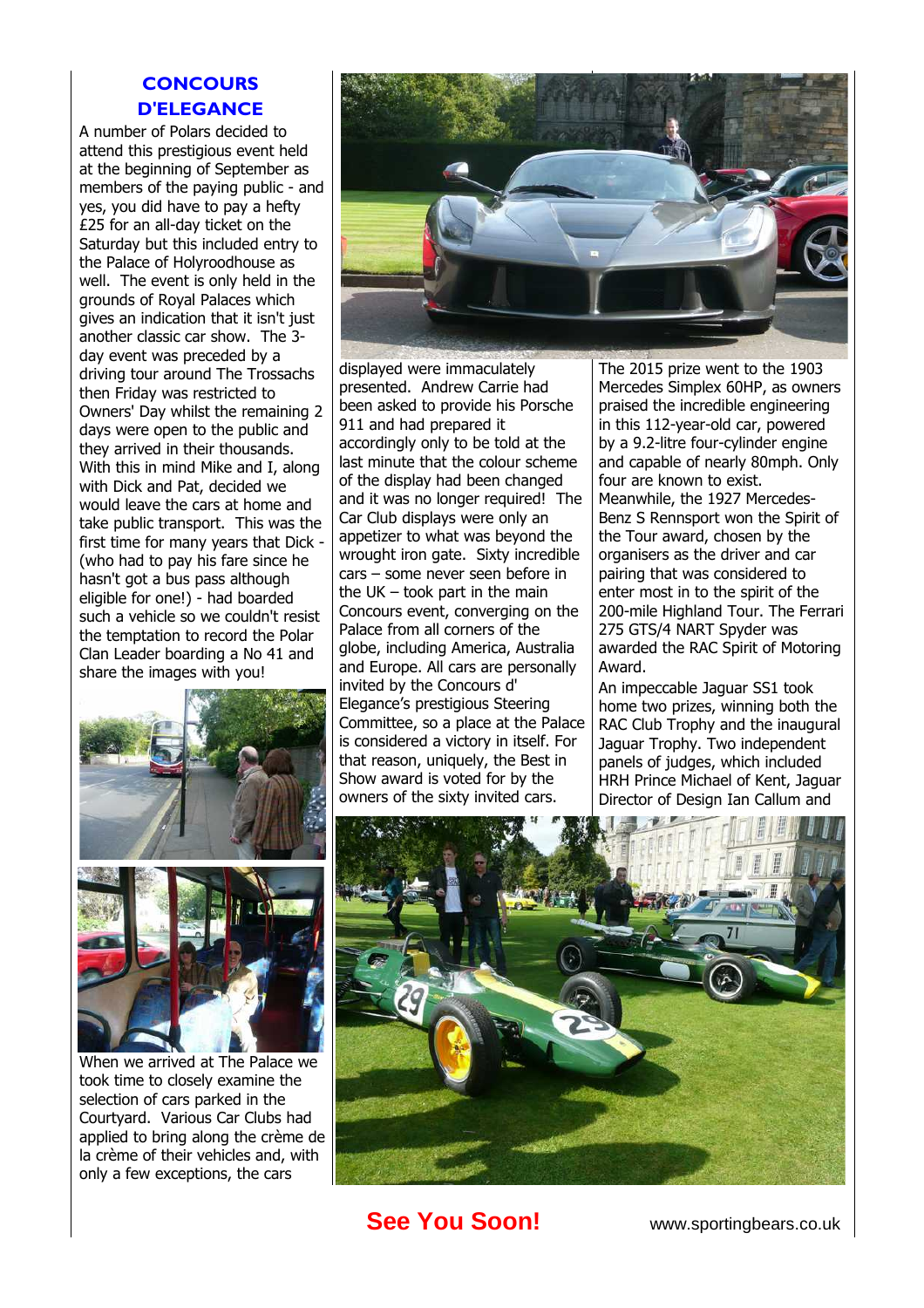

Aston Martin Head of Design Marek Reichman, were unanimous in their decisions. As winner of the RAC Club Trophy the SS1 will be invited to take part in the main Concours in 2016.

The weather was perfect for all three days of the Concours. The gardens of the Palace of Holyroodhouse were looking their best and Arthur's Seat provided a stunning backdrop. The cars were given lots of space to make each one a star in its own right and despite the event being so well attended it never felt crowded. Cars of special Scottish interest were also on display and included those of Jim Clark, Jackie Stewart and Dario Franchitti along with the transporter of Ecurie d'Ecosse. We ran out of time and didn't manage to view the other Car Club displays in the car park beyond the Palace. Nimal Jayaratne had travelled up from the Midlands to display his beautiful Jaguar E-type but we did catch up with him the following day at the Bo'ness Hillclimb Revival. So, in conclusion, was it worth the ticket price of £25? Answer - a resounding "YES". If you have an opportunity to attend the 2016 event at Windsor Castle then do go. It may well be many years before the event returns to Holyroodhouse.

Fiona Davies

**CHRISTMAS LUNCH**



Twenty-six intrepid Polar Bears



braved the serious flooding and road closures to get to the Collingwood Arms Hotel for their festive lunch. It had rained non-

## **Happy New Year!**

stop for a week (although the Sunday was dry and sunny) courtesy of climate change and storm Desmond. There was flooding all across Cumbria, Yorkshire and the Scottish Borders - we passed through Coldstream where we could see just how far the Tweed had burst its banks, although the main A68 was clear. However, due to a cyclist being killed outside Pathhead, the A68 was closed at the Stair Arms, but it was an easy diversion and we all made it OK, if a little shaken.



The hotel did an excellent lunch and there was a good selection of raffle prizes - so many that everybody got one and some got two! This raised £165, so many thanks to everyone.

Dick then went over the previous year's events (see his Annual Report) and Mike Webber gave a quick report on the NEC and Chris Cooney reported on the Ingliston Revival in September. We then went over the 2016 calendar to decide the best dates for lunches.



Andrew Carrie then said that Classics in the City 2016 needed an organiser and he was happy to help anyone who felt brave enough to volunteer, by giving contact details and advice on dealing with Embra Cooncil! Seriously though, it would be good to get a local volunteer to take this on.

Finally, it was decided which charities would benefit from next year's fundraising - the Children's